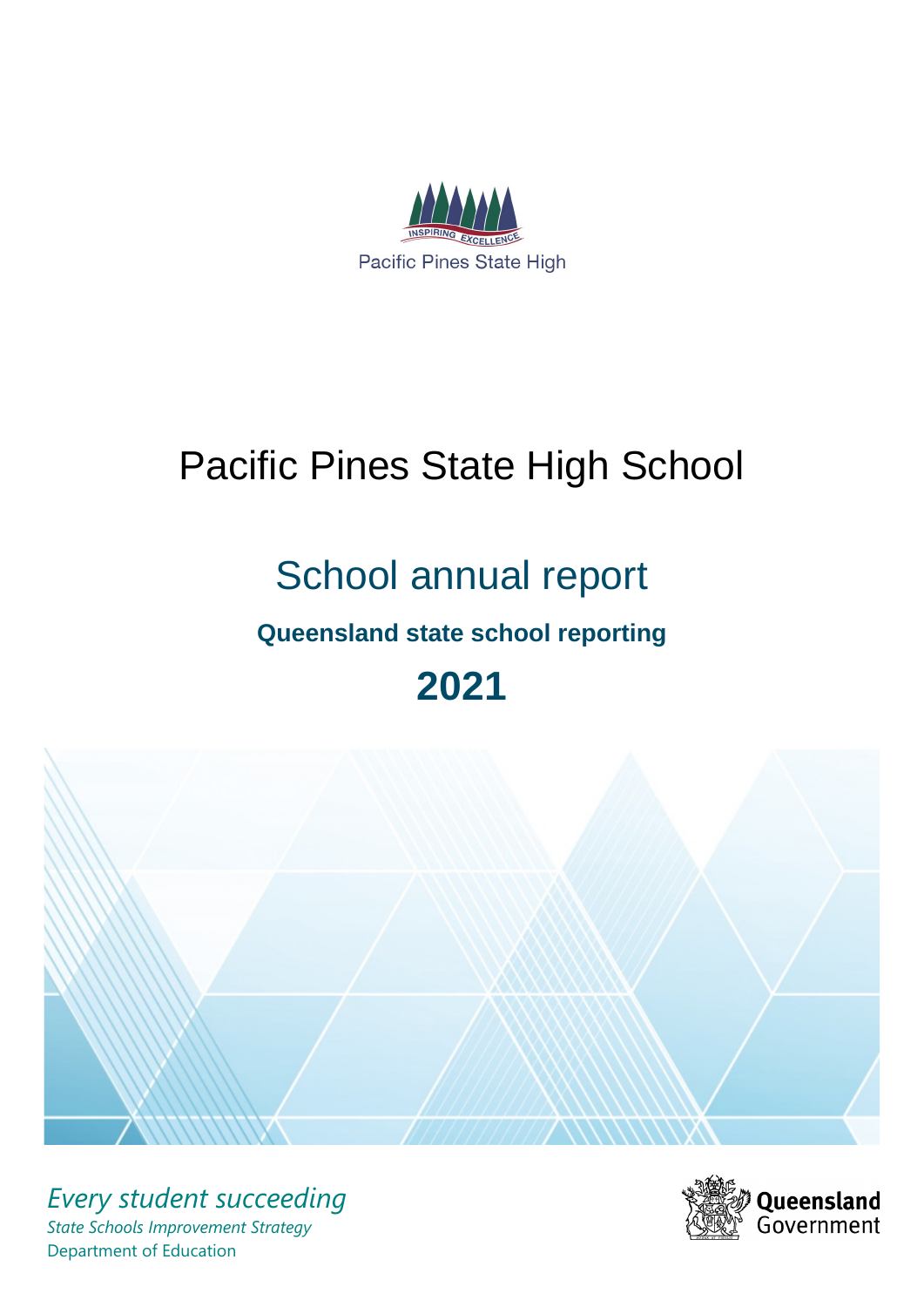**OFFICIAL – Public** Published as information source only. Public information used to create this report may not appear in this format in the public domain Please refer to disclaimer information.

#### **Contact details**

| <b>Postal Address</b> | PO Box 380 Helensvale 4212          |
|-----------------------|-------------------------------------|
| <b>Phone</b>          | $(07)$ 5502 5111                    |
| Fax                   | $(07)$ 5502 5100                    |
| Email                 | principal@pacificpinesshs.eq.edu.au |
| Website               | https://pacificpinesshs.eq.edu.au   |

#### **Disclaimer**

The materials presented in this report are distributed by the Department of Education (the department) as an information source only.

The information and data in this report is subject to change without notice.<br>The department makes no statements, representations, or warranties about the accuracy or completeness of, and you should not rely on, any informa report. The department disclaim all responsibility and all liability (including without limitation, liability in negligence) for all expenses, losses, damages and costs you might incur as a

result of the information in this report being inaccurate or incomplete in any way, and for any reason.

Despite our best efforts, the department makes no warranties that the information in this report is free of infection by computer viruses or other contamination.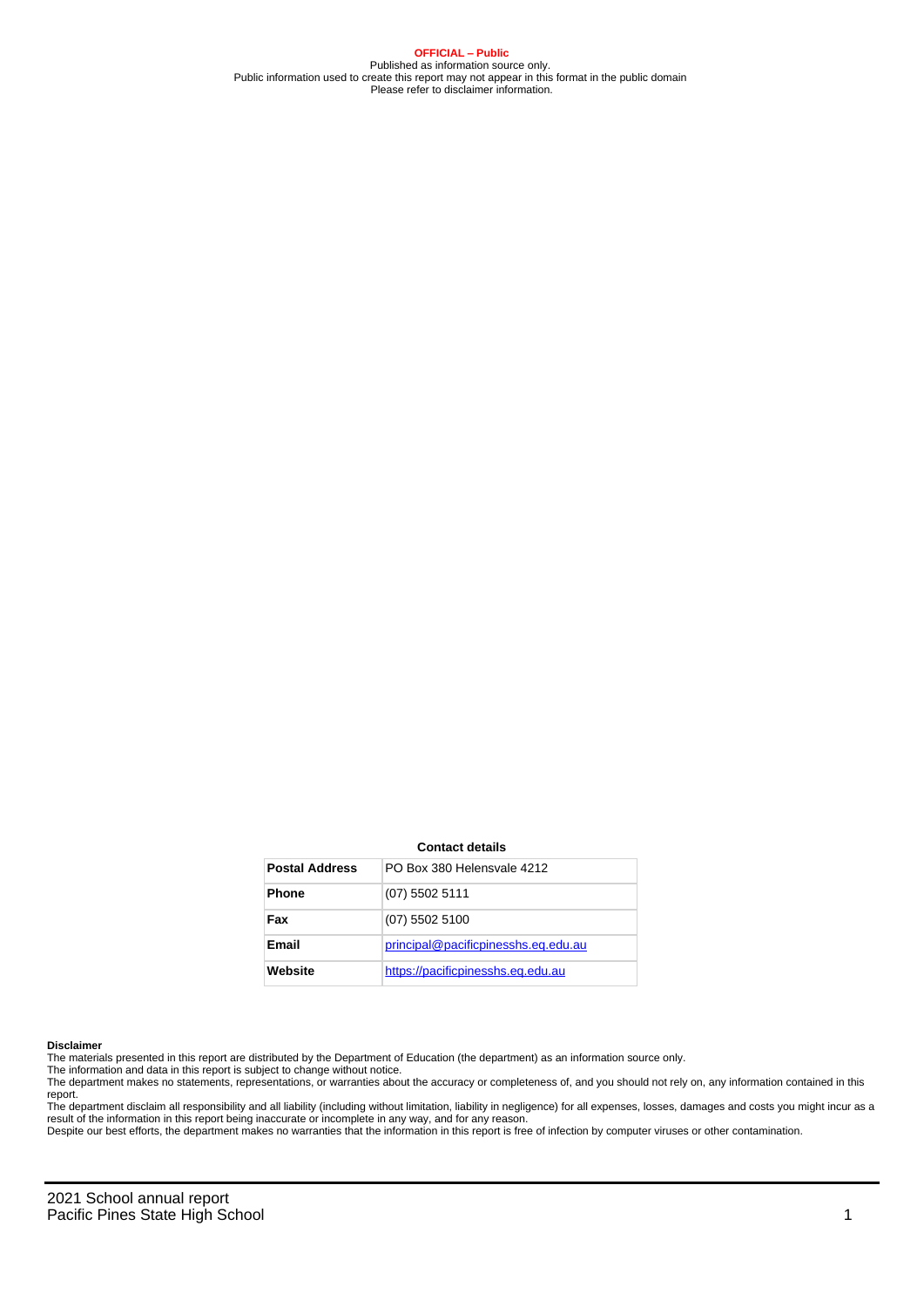| School context                     |                                                                                                                                                                                                   |
|------------------------------------|---------------------------------------------------------------------------------------------------------------------------------------------------------------------------------------------------|
| <b>Coeducational or single sex</b> | Coeducational                                                                                                                                                                                     |
| Independent Public School          | No.                                                                                                                                                                                               |
| Year levels offered in 2021        | Year $7 -$ Year 12                                                                                                                                                                                |
| Webpages                           | Additional information about Queensland state schools is located on the:<br>My School website<br>٠<br>Queensland Government data website<br>Queensland Government schools directory website.<br>٠ |

# **Characteristics of the student body**

## **Student enrolments**

### **Table 1: Student enrolments by year level**

|                   |       | <b>February</b> |       |       | <b>August</b> |       |
|-------------------|-------|-----------------|-------|-------|---------------|-------|
| Year Level        | 2019  | 2020            | 2021  | 2019  | 2020          | 2021  |
| Year <sub>7</sub> | 396   | 433             | 415   | 392   | 436           | 409   |
| Year <sub>8</sub> | 355   | 398             | 438   | 357   | 391           | 422   |
| Year 9            | 263   | 362             | 374   | 263   | 371           | 377   |
| Year 10           | 228   | 257             | 341   | 201   | 250           | 334   |
| Year 11           | 225   | 205             | 237   | 211   | 192           | 225   |
| Year 12           | 155   | 201             | 170   | 149   | 196           | 156   |
| <b>Total</b>      | 1,622 | 1,856           | 1,975 | 1,573 | 1,836         | 1,923 |

Notes

1. Student counts include headcount of all full- and part-time students at the school.

# **Average class sizes**

### **Table 2: Average class size information for each phase of schooling**

| <b>Year Levels</b> | 2019 | 2020 | 2021 |
|--------------------|------|------|------|
| Year 7 – Year 10   | 22   | 24   |      |
| Year 11 – Year 12  | 18   | 18   |      |

Notes

1. Classes are measured against the target of 25 students per teacher in Prep to Year 3 and Years 11 to 12, and target of 28 students per teacher in Years 4 to 10. Where composite classes exist across cohorts (e.g. Year 3/4) the class size targets would be the lower cohort target.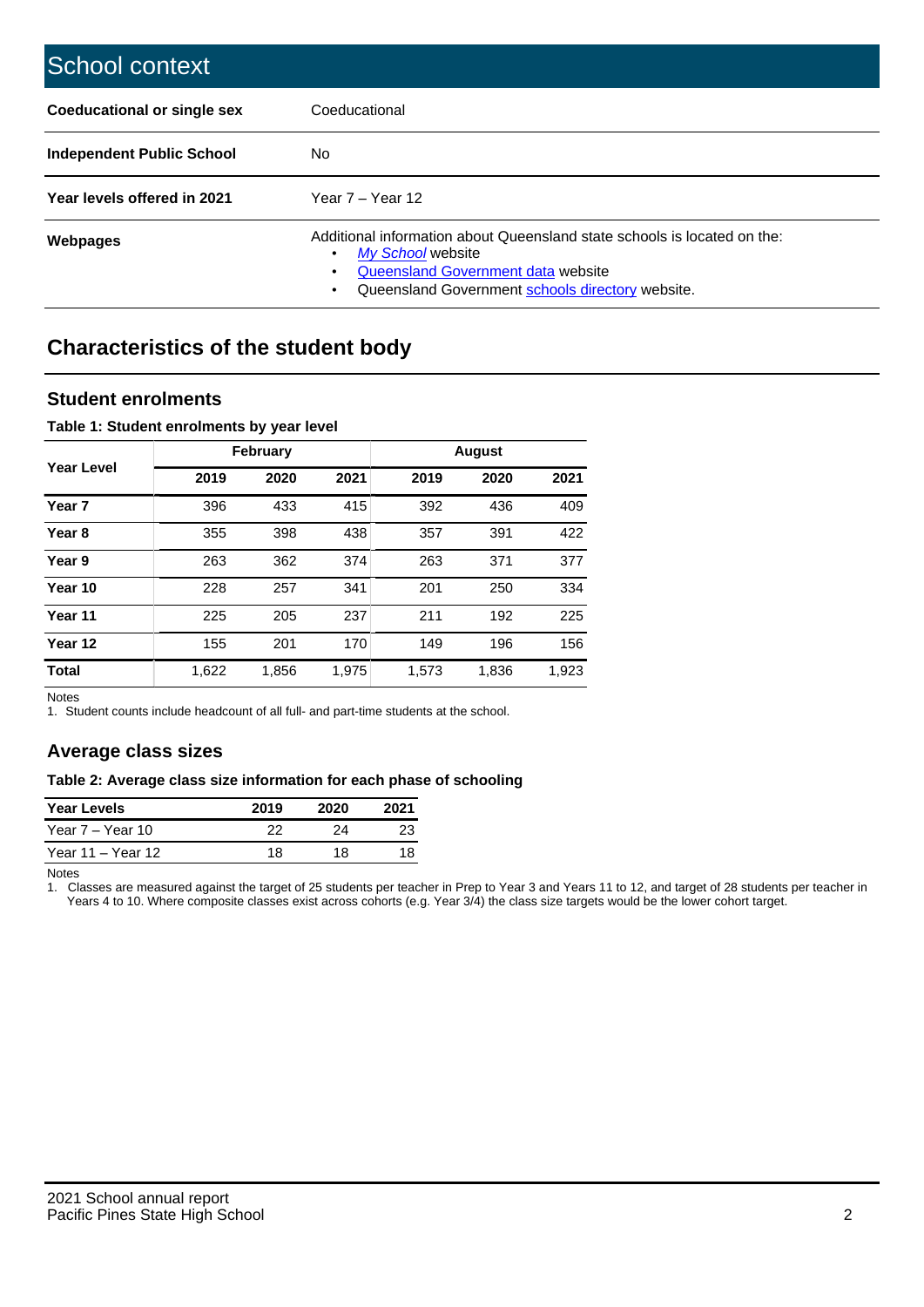# **Respectful relationships education**

To support students' learning, health and wellbeing all state schools are required to implement respectful relationships education through the Prep to Year 10 Australian Curriculum: Health and Physical Education and/or through school pastoral care programs across Prep to Year 12.

## **Parent, student and staff satisfaction**

Tables 3–5 show selected items from the Parent/Caregiver, Student and Staff School Opinion Surveys. In response to the COVID-19 health emergency, the annual school opinion surveys of students, teachers and staff were not administered in 2020. A new time series started in 2021 and data from this collection is not considered directly comparable with earlier collections due to significant methodology changes.

For state level information go to the **[School Opinion Survey](https://qed.qld.gov.au/publications/reports/statistics/schooling/schools/schoolopinionsurvey) webpage**.

### **Table 3: Parent/Caregiver Survey**

| Percentage of parents/caregivers who agree <sup>1</sup> that:                                               | 2019  | 2020 | 2021  |
|-------------------------------------------------------------------------------------------------------------|-------|------|-------|
| This is a good school.                                                                                      | 91.8% |      | 91.0% |
| My child likes being at this school. <sup>2</sup>                                                           | 88.5% |      | 86.4% |
| My child feels safe at this school. <sup>2</sup>                                                            | 94.3% |      | 90.8% |
| My child's learning needs are being met at this school. <sup>2</sup>                                        | 84.8% |      | 84.1% |
| My child is making good progress at this school. <sup>2</sup>                                               | 88.5% |      | 88.3% |
| Teachers at this school expect my child to do his or her best. <sup>2</sup>                                 | 97.1% |      | 94.8% |
| Teachers at this school provide my child with useful feedback about his or her school<br>work. <sup>2</sup> | 83.7% |      | 89.2% |
| Teachers at this school motivate my child to learn. <sup>2</sup>                                            | 85.6% |      | 84.7% |
| Teachers at this school treat students fairly. <sup>2</sup>                                                 | 85.4% |      | 84.7% |
| can talk to my child's teachers about my concerns. <sup>2</sup>                                             | 88.3% |      | 91.1% |
| This school works with me to support my child's learning. <sup>2</sup>                                      | 74.3% |      | 86.4% |
| This school takes parents' opinions seriously. <sup>2</sup>                                                 | 76.5% |      | 78.5% |
| Student behaviour is well managed at this school. <sup>2</sup>                                              | 82.5% |      | 85.5% |
| This school looks for ways to improve. <sup>2</sup>                                                         | 89.7% |      | 88.5% |
| This school is well maintained. <sup>2</sup>                                                                | 95.0% |      | 97.5% |

Notes

1. Agree represents the percentage of respondents who Somewhat Agree, Agree or Strongly Agree with the statement.

2. Nationally agreed parents/caregiver items.

3. DW = Data withheld to ensure confidentiality.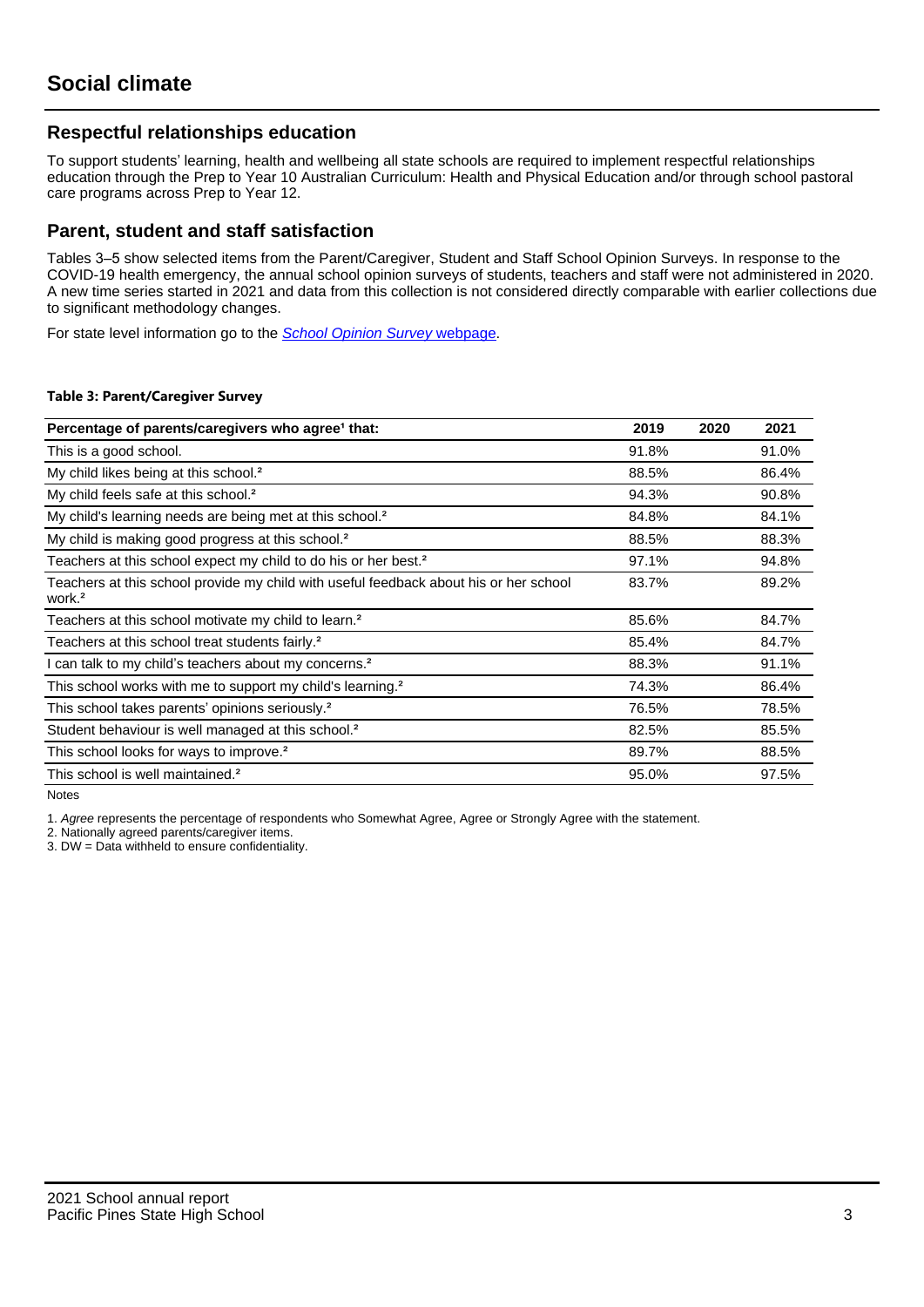#### **Table 4: Student Survey**

| Percentage of students who agree <sup>1</sup> that:                            | 2019  | 2020 | 2021  |
|--------------------------------------------------------------------------------|-------|------|-------|
| I like being at my school. <sup>2</sup>                                        | 73.6% |      | 58.1% |
| I feel safe at my school. <sup>2</sup>                                         | 83.5% |      | 82.7% |
| My teachers motivate me to learn. <sup>2</sup>                                 | 69.4% |      | 74.7% |
| My teachers expect me to do my best. <sup>2</sup>                              | 95.1% |      | 93.0% |
| My teachers provide me with useful feedback about my school work. <sup>2</sup> | 71.3% |      | 78.3% |
| Teachers at my school treat students fairly. <sup>2</sup>                      | 61.7% |      | 66.7% |
| I can talk to my teachers about my concerns. <sup>2</sup>                      | 62.3% |      | 56.3% |
| My school takes students' opinions seriously. <sup>2</sup>                     | 53.7% |      | 55.1% |
| Student behaviour is well managed at my school. <sup>2</sup>                   | 68.1% |      | 60.2% |
| My school looks for ways to improve. <sup>2</sup>                              | 78.5% |      | 74.1% |
| My school is well maintained. <sup>2</sup>                                     | 76.2% |      | 72.3% |
| My school gives me opportunities to do interesting things. <sup>2</sup>        | 67.2% |      | 66.7% |

Notes

1. Agree represents the percentage of respondents who Somewhat Agree, Agree or Strongly Agree with the statement.

2. Nationally agreed student items.

3. DW = Data withheld to ensure confidentiality.

### **Table 5: Staff Survey**

| Percentage of staff who agree <sup>1</sup> that:                                                            | 2019  | 2020 | 2021  |
|-------------------------------------------------------------------------------------------------------------|-------|------|-------|
| I feel confident embedding Aboriginal and Torres Strait Islander perspectives across the<br>learning areas. | 84.2% |      | 80.4% |
| I enjoy working at this school. <sup>2</sup>                                                                | 89.7% |      | 76.9% |
| I feel this school is a safe place in which to work. <sup>2</sup>                                           | 93.7% |      | 82.3% |
| I receive useful feedback about my work at this school. <sup>2</sup>                                        | 77.3% |      | 64.9% |
| Students are encouraged to do their best at this school. <sup>2</sup>                                       | 93.6% |      | 93.2% |
| Students are treated fairly at this school. <sup>2</sup>                                                    | 90.5% |      | 87.2% |
| Student behaviour is well managed at this school. <sup>2</sup>                                              | 86.3% |      | 72.7% |
| Staff are well supported at this school. <sup>2</sup>                                                       | 68.0% |      | 53.3% |
| This school takes staff opinions seriously. <sup>2</sup>                                                    | 61.5% |      | 48.7% |
| This school looks for ways to improve. <sup>2</sup>                                                         | 84.4% |      | 83.1% |
| This school is well maintained. <sup>2</sup>                                                                | 98.9% |      | 91.0% |
| This school gives me opportunities to do interesting things. <sup>2</sup>                                   | 78.1% |      | 66.7% |

Notes

1. Agree represents the percentage of respondents who Somewhat Agree, Agree or Strongly Agree with the statement.

2. Nationally agreed staff items.

3. DW = Data withheld to ensure confidentiality.

# **Description of how this school manages non-attendance**

Queensland state schools manage non-attendance in line with the Queensland Department of Education procedures: [Managing Student Absences and Enforcing Enrolment and Attendance at State Schools](https://ppr.qed.qld.gov.au/pp/managing-student-absences-and-enforcing-enrolment-and-attendance-at-state-schools-procedure); and [Roll Marking in State Schools,](https://ppr.qed.qld.gov.au/pp/roll-marking-in-state-schools-procedure) which outline processes for managing and recording student attendance and absenteeism.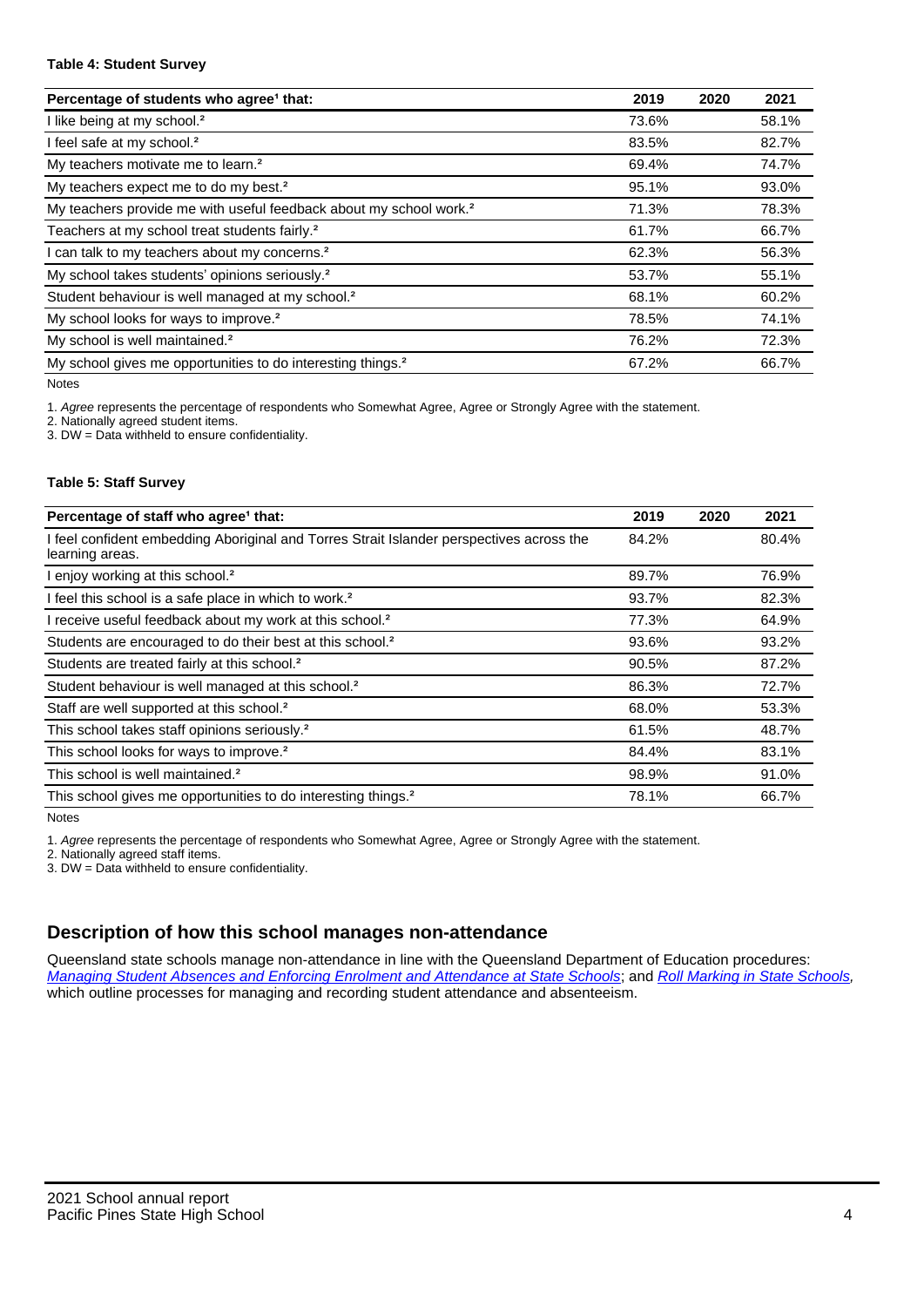# **School disciplinary absences**

### **Table 6: Count of school disciplinary absences at this school**

| Type of school disciplinary absence | 2019 | 2020 | 2021 |
|-------------------------------------|------|------|------|
| Short suspension                    | 289  | 133  | 251  |
| Long suspension                     | 49   | 39   | 43   |
| Exclusion                           | 42   | 26   | 26   |
| Cancellation                        | 9    | 4    | 9    |
| Total                               | 389  | 202  | 329  |

Notes

1. School disciplinary absence (SDA) data is a total of short suspensions (1–10 days), long suspensions (11–20 days), exclusions and cancellations. 2. The number of SDAs is not the number of students who received an SDA as one student may be suspended several times in a school year. Each time a student is suspended it is recorded as an additional SDA. The data does not reflect the outcomes of appeal decisions.

3. 2020 data was impacted by the COVID-19 health emergency. There were significantly fewer SDAs during the home-based learning period (the first five weeks of Term 2) compared to other years.

# **School funding**

## **School income broken down by funding source**

School income, reported by financial year accounting cycle using standardised national methodologies and broken down by funding source is available via the [My School](http://www.myschool.edu.au/) website.

## **How to access our income details**

- 1. Click on the My School link <http://www.myschool.edu.au/>.
- 2. Enter the school name or suburb of the school you wish to search.

| Search by school name or suburb | <b>School sector</b> | School type | <b>State</b> |  |
|---------------------------------|----------------------|-------------|--------------|--|
|                                 |                      |             |              |  |

3. Click on View School Profile to access the school's profile.



4. Click on Finances and select the appropriate year to view school financial information.

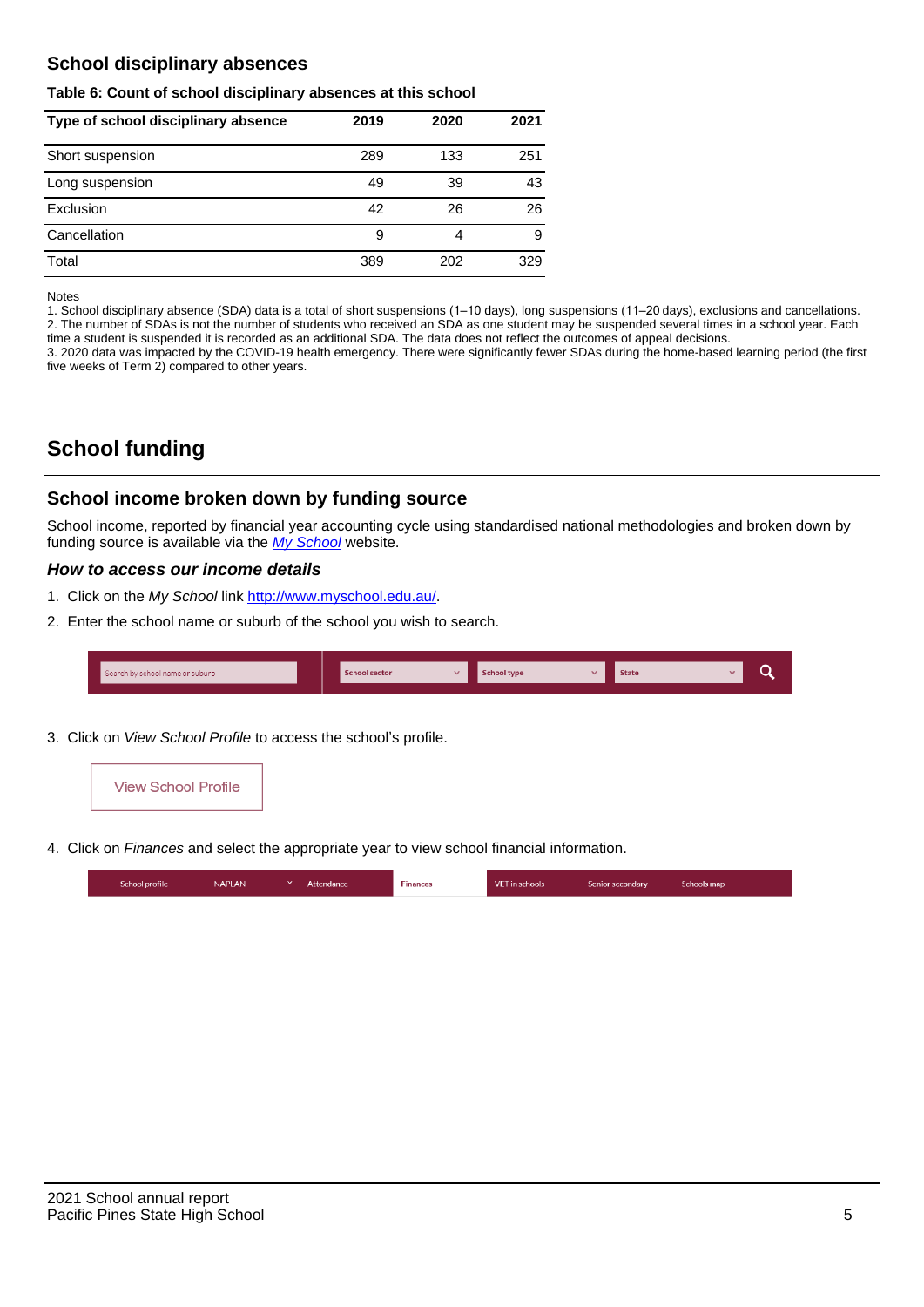# **Teacher standards and qualifications**

The Teacher registration eligibility requirements: Policy (p.1) states:

To be eligible for registration, a person must satisfy the Queensland College of Teachers (QCT) that they meet requirements regarding qualification and experience, or have otherwise met the requirements of the Australian Professional Standards for Teachers (APST). A person must also satisfy the QCT that they are suitable to teach and meet English language proficiency requirements. All these requirements are specified in the Act and the Education (Queensland College of Teachers) Regulation 2005 (the Regulation).

The qualifications required for teacher registration are successful completion of either -

- (a) a four-year initial teacher education program including teacher education studies of at least one year (e.g. a Bachelor of Education, or a double Bachelor degree in Science and Teaching) or
- (b) a one-year graduate initial teacher education program following a degree (e.g. a one-year Graduate Diploma of Education (Secondary) after a three-year Bachelor degree) or
- (c) another course of teacher education that the QCT is reasonably satisfied is the equivalent of (a) or (b). These are considered on a case-by-case basis.

For more information, please refer to the following link:

• <https://www.qct.edu.au/registration/qualifications>

# **Workforce composition**

# **Staff composition, including Indigenous staff**

### **Table 7: Workforce composition for this school**

|                    | <b>Teaching staff</b> |      |      | Non-teaching staff |      |      | <b>Indigenous staff</b> |      |      |
|--------------------|-----------------------|------|------|--------------------|------|------|-------------------------|------|------|
| <b>Description</b> | 2019                  | 2020 | 2021 | 2019               | 2020 | 2021 | 2019                    | 2020 | 2021 |
| Headcount          | 126                   | 134  | 142  | 51                 | 62   | 65   | <5                      |      |      |
| <b>FTE</b>         | 119                   | 127  | 135  | 37                 | 47   | 52   | <5                      | <:   |      |

Notes

1. Teaching staff includes school leaders.

2. Indigenous refers to Aboriginal and Torres Strait Islander people of Australia.

3. FTE = full-time equivalent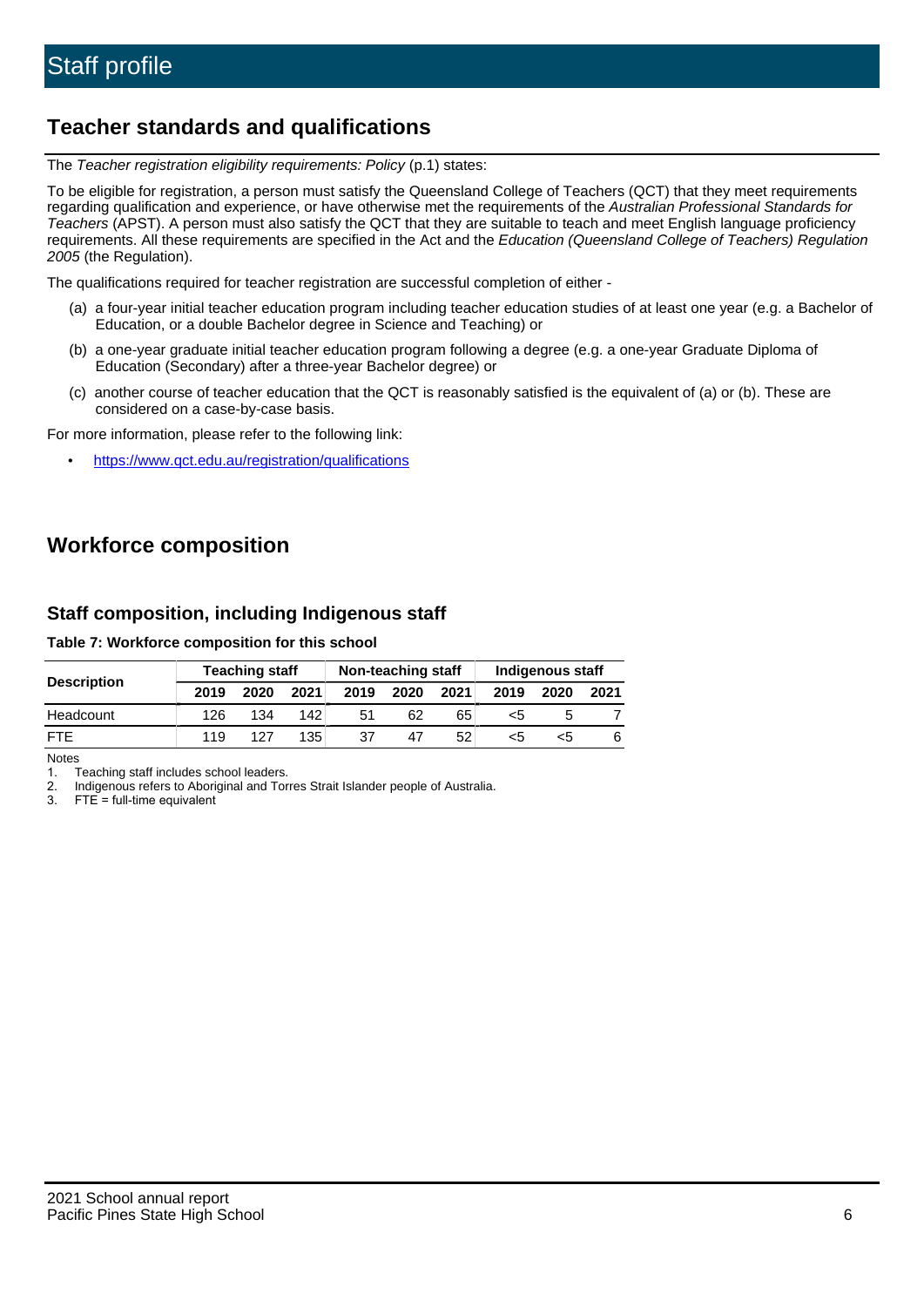# **Key student outcomes**

## **Student attendance**

Tables 8–9 show attendance rates at this school as percentages. In 2020, the COVID-19 health emergency affected student attendance in Queensland Government schools. Comparisons between 2020 and other years' attendance data should not be made.

#### **Table 8: Overall student attendance at this school**

| <b>Description</b>                                  | 2019 | 2020 | 2021 |
|-----------------------------------------------------|------|------|------|
| Overall attendance rate for students at this school | 91%  | 89%  | 89%  |

Notes

1. The attendance rate is the full- and part-time days attended as a percentage of enrolled school days.

2. Full-time students only.

#### **Table 9: Student attendance rates for each year level at this school**

| <b>Year Level</b> | 2019 | 2020 | 2021 |
|-------------------|------|------|------|
| Year 7            | 92%  | 90%  | 90%  |
| Year 8            | 90%  | 88%  | 88%  |
| Year 9            | 89%  | 88%  | 88%  |
| Year 10           | 87%  | 88%  | 88%  |
| Year 11           | 91%  | 89%  | 90%  |
| Year 12           | 93%  | 90%  | 90%  |
| Ungraded          |      | DW   | 100% |

Notes

1. The attendance rate is the full- and part-time days attended as a percentage of enrolled school days.

2. Full-time students only.

3. DW = Data withheld to ensure confidentiality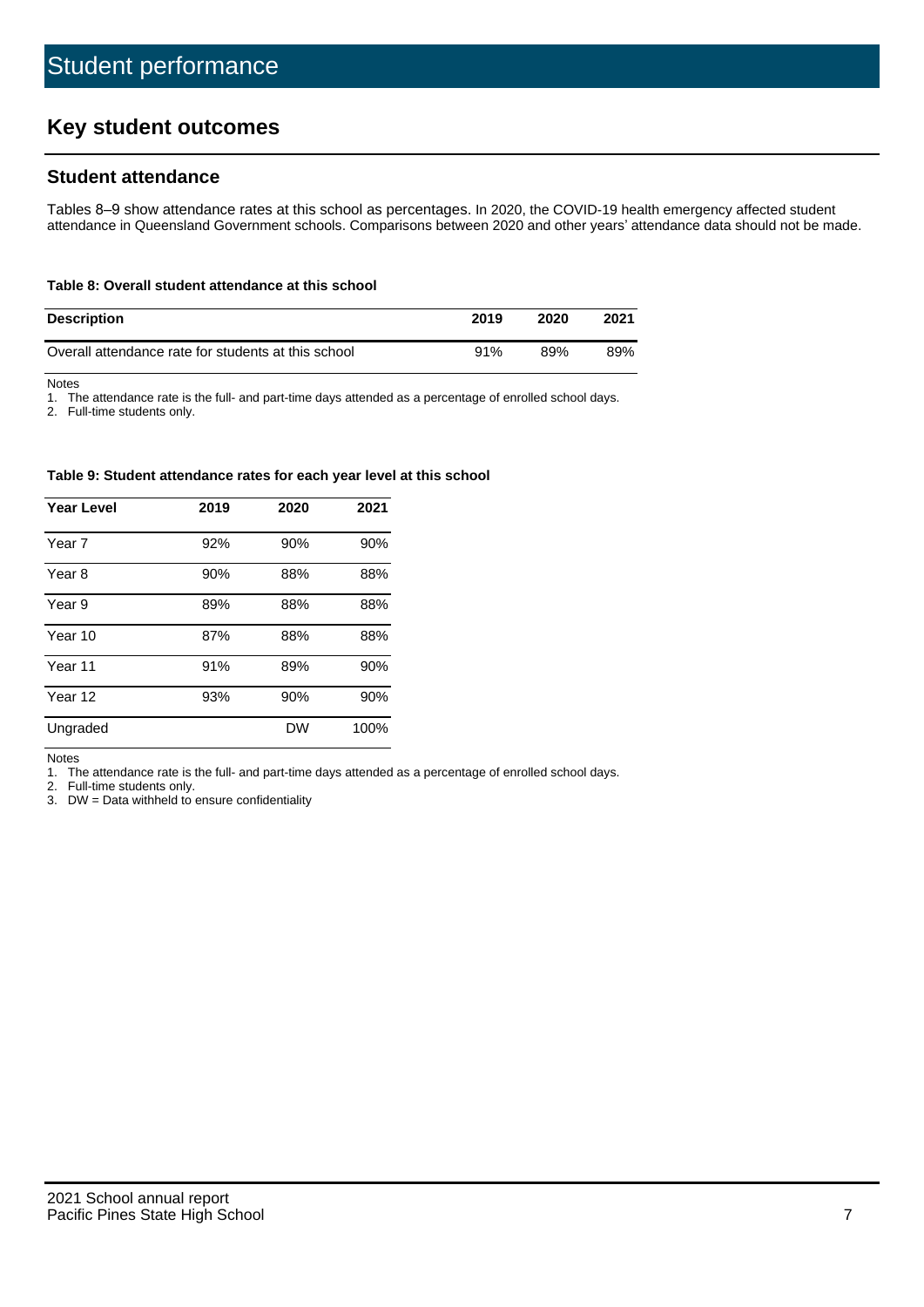# **NAPLAN**

Our reading, writing, spelling, grammar and punctuation, and numeracy results for the Years 3, 5, 7 and 9 NAPLAN tests are available via the [My School](http://www.myschool.edu.au/) website.

## **How to access our NAPLAN results**

- 1. Click on the My School link <http://www.myschool.edu.au/>.
- 2. Enter the school name or suburb of the school you wish to search.

| Search by school name or suburb | <b>School sector</b> | <b>School type</b>                        |          | <b>State</b> |  |
|---------------------------------|----------------------|-------------------------------------------|----------|--------------|--|
|                                 |                      |                                           |          |              |  |
|                                 |                      | $\sim$ $\sim$ $\sim$ $\sim$ $\sim$ $\sim$ | $\cdots$ |              |  |

3. Click on View School Profile of the appropriate school to access the school's profile.



4. Click on NAPLAN and select a year to view school NAPLAN information.

|--|

#### Notes

- 1. If you are unable to access the internet, please contact the school for a hard copy of the school's NAPLAN results.
- 2. The National Assessment Program Literacy and Numeracy ([NAPLAN\)](http://www.nap.edu.au/naplan) is an annual assessment for students in Years 3, 5, 7 and 9.